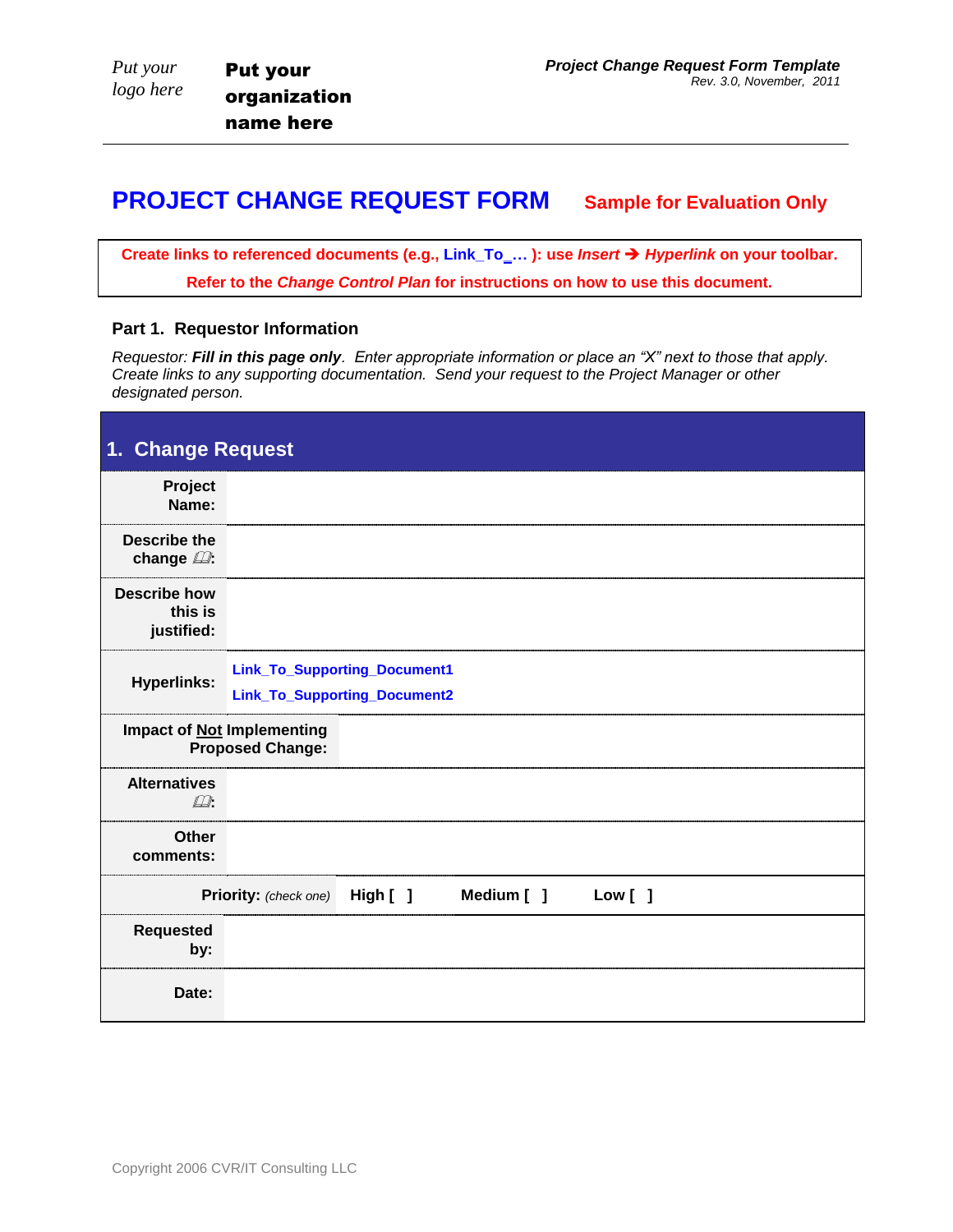## **Part 2. Analysis and Review**

**CR No. (enter in CR Log):** 

| 2. Results of Initial Review                |  |  |               |  |  |
|---------------------------------------------|--|--|---------------|--|--|
| <b>Initial Review Date:</b><br>(MM/DD/YYYY) |  |  | Performed by: |  |  |
| Action                                      |  |  | Comments      |  |  |
| <b>Approve for Impact Analysis</b>          |  |  |               |  |  |
| Reject                                      |  |  |               |  |  |
| Defer Until (MM/DD/YYYY)                    |  |  |               |  |  |
| <b>Express Approval 22:</b>                 |  |  |               |  |  |
| Analyst assigned for further<br>analysis:   |  |  |               |  |  |
| <b>Comments:</b>                            |  |  |               |  |  |

| 3. Impact Analysis                                                 |                      |               |  |  |  |
|--------------------------------------------------------------------|----------------------|---------------|--|--|--|
| <b>Date of Analysis:</b><br>(MM/DD/YYYY)                           |                      | Performed by: |  |  |  |
| Area of Change:                                                    |                      |               |  |  |  |
|                                                                    |                      |               |  |  |  |
|                                                                    |                      |               |  |  |  |
|                                                                    |                      |               |  |  |  |
|                                                                    |                      |               |  |  |  |
|                                                                    |                      |               |  |  |  |
|                                                                    |                      |               |  |  |  |
|                                                                    |                      |               |  |  |  |
| Describe the impact for each item below. If no impact enter "none" |                      |               |  |  |  |
|                                                                    | Design (2):          |               |  |  |  |
|                                                                    | Testing Q:           |               |  |  |  |
|                                                                    | Resources <b>La:</b> |               |  |  |  |
|                                                                    |                      |               |  |  |  |
|                                                                    |                      |               |  |  |  |
|                                                                    |                      |               |  |  |  |
|                                                                    |                      |               |  |  |  |
|                                                                    |                      |               |  |  |  |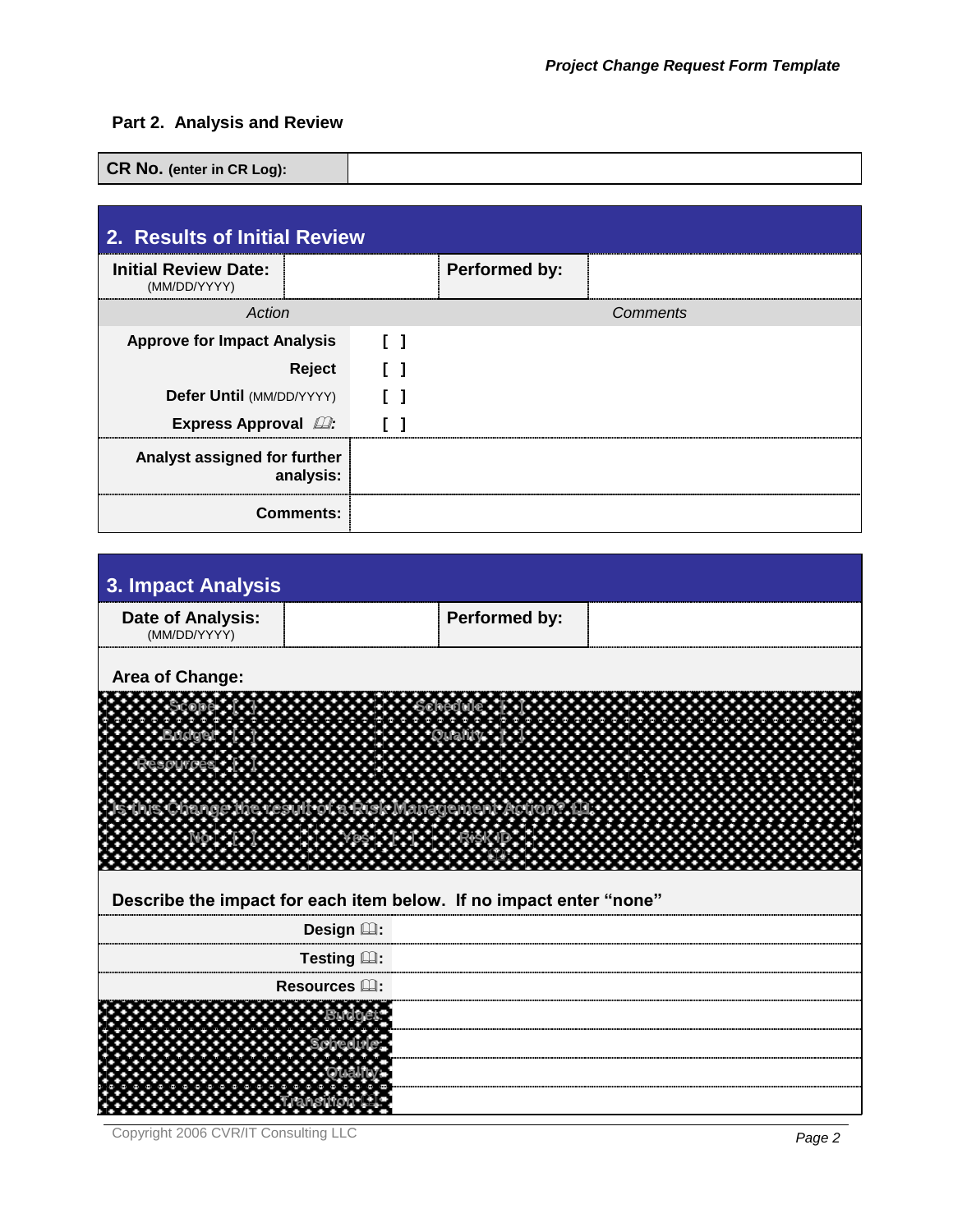

**This template is a sample from the CVR/IT Consulting LLC Template Library.**

**Portions of this template have been made unreadable.**

**To obtain a fully functional version of this template, visit www.cvr-it.com**